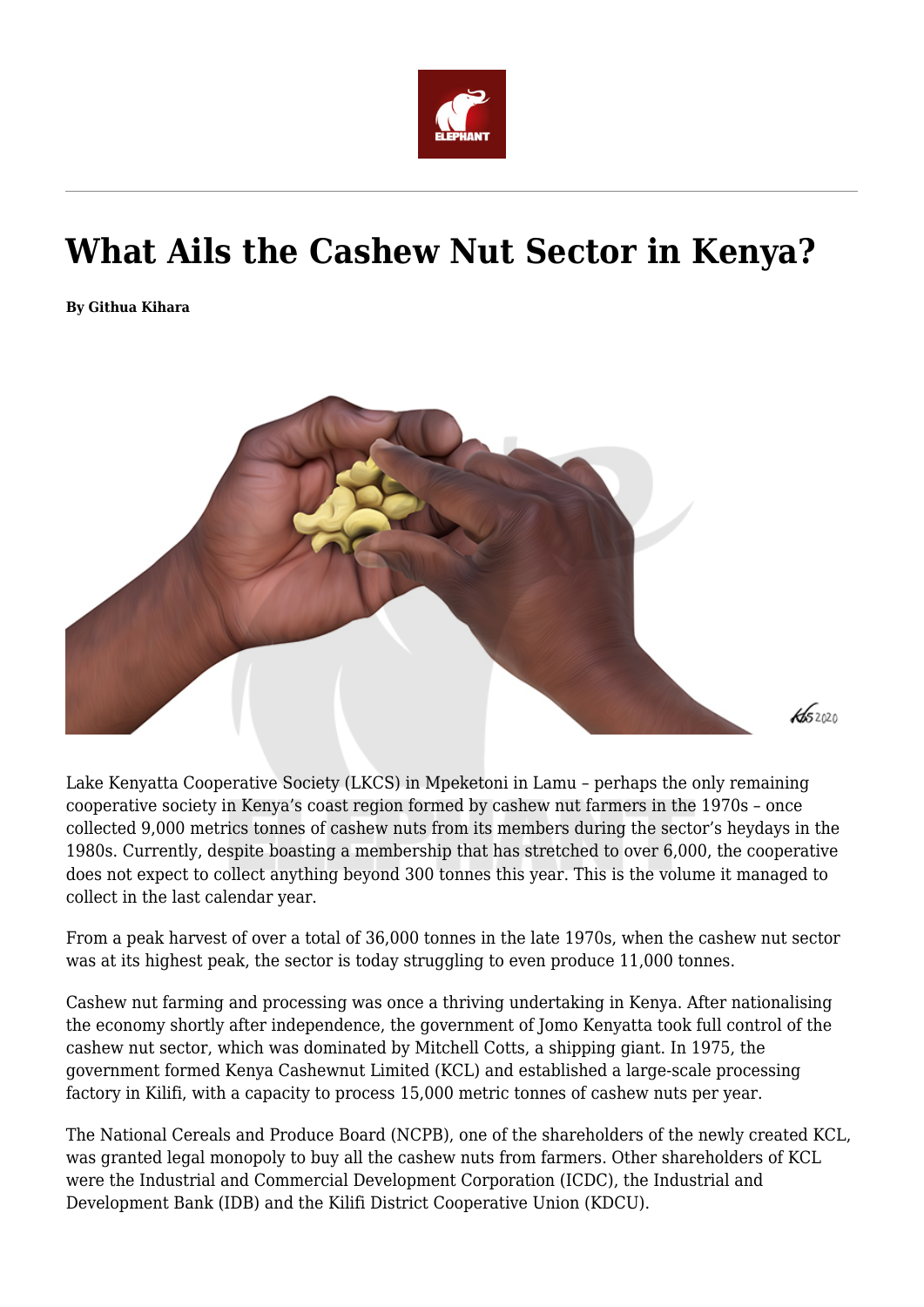Farmers were organised into many cooperatives across the coast – big ones such as LKCS and KDCU and also small ones. To be able to pay farmers in time for cashew nuts collected, KCL pre-financed NCPB. The factory would determine its raw material requirements and the excess would be exported in shell to India. Essentially, the factory guaranteed a stable farm gate price and provided a predictable and reliable market.

In post-independence Kenya, market stability saw the sector expand production from about 5,000 tonnes in 1965 to over 36,000 tonnes in the late 1970s and early 1980s. In 1982, KCL made a net profit of Sh26 million (US\$325,000), up from Sh3 million (US\$37,500) in 1975 – nearly a ten-fold increase in just seven years.

At its peak, the KCL cashew nut factory employed over 4,000 people. During this period, coastal residents were able to send their children to good schools, raise their incomes, and develop local micro-economies.

# **Dwindling fortunes**

Those heydays didn't last for long though. In the 1980s, President Daniel arap Moi and his cronies started engaging in rent-seeking from parastatals in order to sustain a regime that was under threat.

By 1989, KCL got caught up in governance and financial challenges, and in February 1990, it rendered a large chunk of its employees jobless. At the same time, powdery mildew disease (PMD), which had not been witnessed before, hit crop yields and production. The resultant dwindling economic fortunes of KCL meant that it could not provide extension services to the cashew nut farmers, which spelt doom for the sector.

In post-independence Kenya, market stability saw the sector expand production from about 5,000 tonnes in 1965 to over 36,000 tonnes in the late 1970s and early 1980s. In 1982, KCL made a profit of Sh26 million (US\$325,000), up from Sh3 million (US\$37,500) in 1975 – nearly a ten-fold increase in just seven years.

When the disastrous 1990s' World Bank-led Structural Adjustment Programmes (SAPs) hit the country, they found an already struggling cashew nut sector. By November 1992, the Parastatal Reform Programme Committee (PRPC) recommended the sale of 65 per cent of the shares the government held in KCL through NCPB, ICDC and IDB.

The PRPC recommended that Kilifi District Cooperative Union (KDCU), the owner of the remaining 35 per cent of the shares, be granted pre-emptive rights to buy the 65 per cent government shares. A parliamentary committee would later discover that partly due to the high cost involved in buying these shares, the three main directors of the KDCU had decided to strike a deal with some of President Moi's closest business friends.

A Ministry of Agriculture report in 2009 noted that with a value of Sh141.2 per share, the 65 per cent share of the government was valued at Sh78 million (US\$1.34 million). Debts acquired by the KCL in previous years that were owed to NCPB, ICDC, the Treasury, and the Italian government amounted to over Sh118 million (US\$2.03 million). The company also owed Sh33 million (US\$0.56 million) in redundancy payments to former employees. In total, the KDCU would have had to invest roughly US\$4 million to finance the acquisition of the company – money it did not have. This is how private money was used to buy government shares in KCL.

In 2000, the Public Investments Committee (PIC) recommended that the factory be handed back to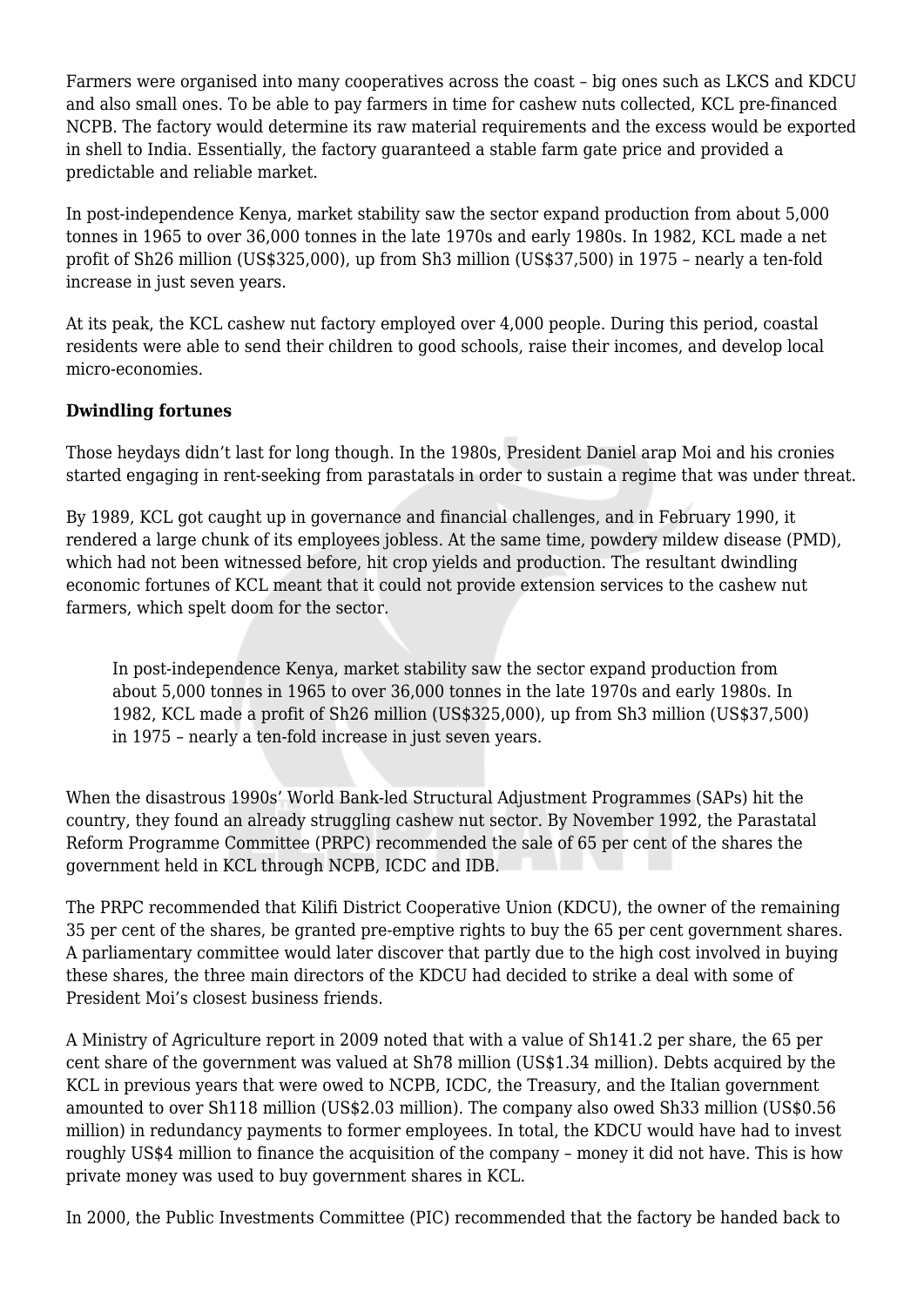the farmers. The same year, a subsequent cashew nut report tabled in Parliament by PIC noted that the factory's shares were illegally acquired by Moi's cronies, including the president's personal secretary, Joshua Kulei, who was accused of having defrauded the farmers.

A Ministry of Agriculture report in 2009 noted that the actual majority shareholders had the KDCU appoint themselves as the management agents of the factory, which was renamed Kilifi Cashew Nut Factory Limited (KCFL), and which was under the management of P.K. Shah, who took complete de facto control of the day-to-day business of the factory.

In 1996, the KDCU received a loan of Sh2 million (US\$ 35,000) from its main owner, Kenya Plantations and Products Limited, to purchase raw cashew nuts (RCN) – which it secured with its 23 per cent shares, valued at a much higher Sh28.07 million in 1992 – as collateral for the loan. When it failed to pay back the loan, these shares were transferred to private investors.

Eventually, in 1997, KCL collapsed under its financial and operational burden. Unable to service an outstanding loan of about Sh95 million, Barclays Bank placed the factory under KPMG- managed receivership in 2000, and on 8 May 2002 sold all its assets, including the plant and machinery, to Millennium Management Limited (MML) for Sh58 million (US\$ 0.97)

In just a few years, the marketing monopoly that the NCPB enjoyed and the logistical machinery it had put in place to procure cashews came a cropper. The board completely withdrew from marketing cashew nuts. This decision led to the disappearance of key functions, such as financing cooperatives and reliably supplying KCL with affordable raw cashew nuts.

The lack of a focused policy in the last three decades has pushed the cashew nut sector into a perennial multi-year production and profit decline. The sector's decline and disintegration started when the state-owned KCL collapsed in 1997 – a time when the political environment was not inclined to rescue a sector that had been a lifeline for thousands of Kenya's coastal residents.

### **New players**

With the stake of the factory diminished, and the end of its monopoly in cashew nut matters, exporters of raw cashew nuts emerged. These exporters were able to offer significantly higher and faster payments due to the high rebates they enjoyed for exporting raw materials that would in turn create jobs in the importing countries.

By buying through middlemen – who became the sector's main players – the new market structure undermined the role of cooperative societies that had enjoyed state-sanctioned market support. They could not survive and all but collapsed.

The first main processor, Wondernut Ltd, came into the country in 2003. Kenya Nut Company (KNC), owned by Pius Ngugi, and Equatorial Nuts, owned by Peter Munga, which predominately deal in macadamia nuts from the Mount Kenya region where their factories are based, made forays into processing cashew nuts as well.

In just a few years, the marketing monopoly that the NCPB enjoyed and the logistical machinery it had put in place to procure cashews came a cropper. The board completely withdrew from marketing cashew nuts. This decision led to the disappearance of key functions, such as financing cooperatives and reliably supplying KCL with affordable raw cashew nuts.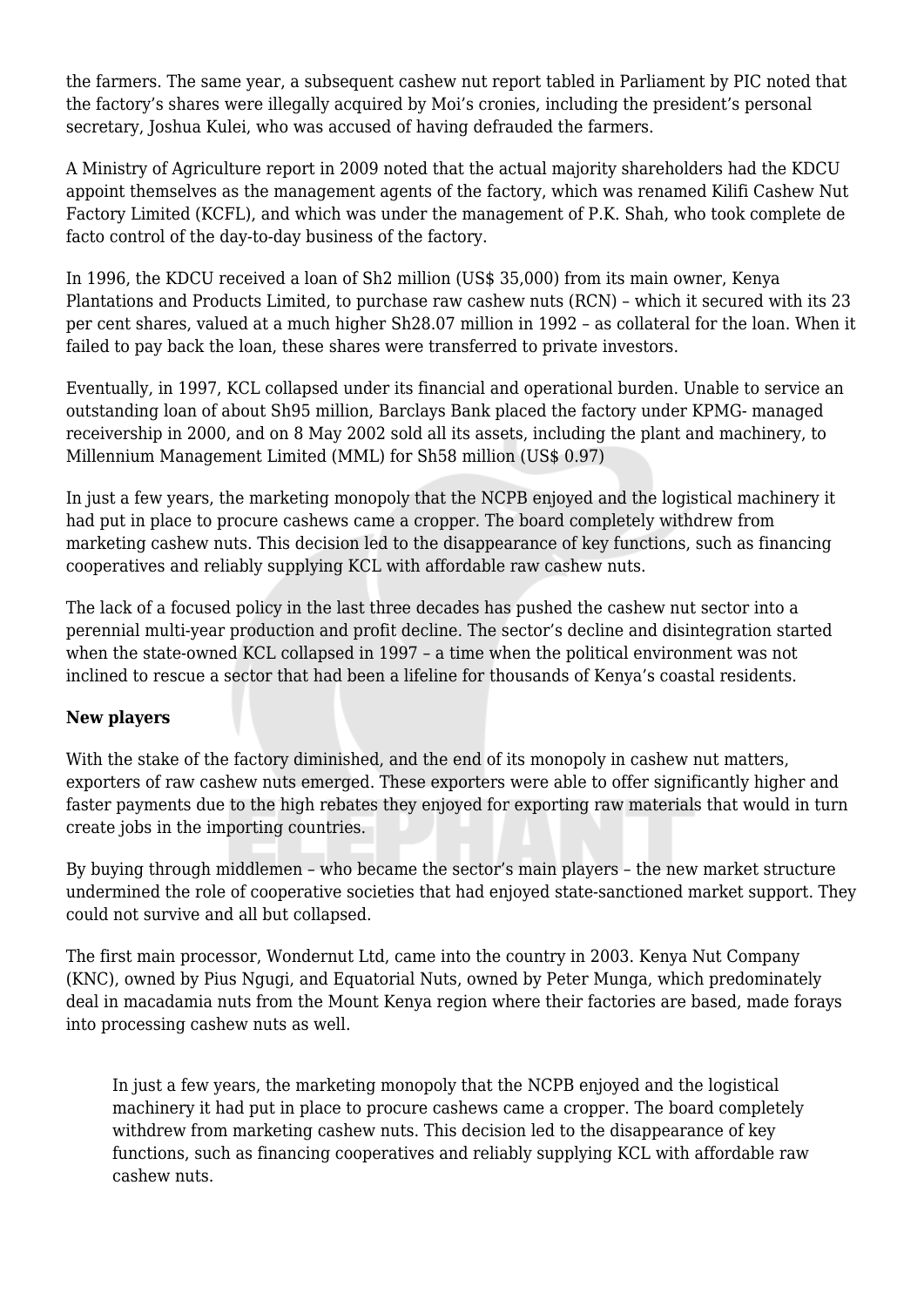With the Kilifi Cashew Nut Factory (partially revived by MML) and the later entry of another Central Province macadamia processor, Jungle Nuts, the number of active cashew processors in Kenya had expanded to five.

Even so, these five processors had to compete with the well-established exporters of raw, unprocessed nuts who had gained favour with farmers due to their market flexibility and higher prices. In the 2007/8 season, for instance, exporters of raw cashew nuts went on a buying spree that saw the share of processed export nuts drop by over 20 per cent that season. This posed a huge threat to local processors.

Despite a total ban on the export of raw cashew nuts in 2009 (which nut processors had called for) the industry has gone horribly wrong in the last decade. In their call to the government to ban exports, the nut processors argued that the ban would allow them an opportunity to gather enough harvest to enable them to utilise their excess installed processing capacity.

A baseline survey that had been done on the crop in 2009 by the Institute of Development and Business Management Services (IDS) on behalf of the Micro Enterprises Support Programme Trust (MESPT), a value chain government initiative, had revealed a sector reeling in distress.

This is the situation that the sector found itself in 2009 when the Nut Processors Association of Kenya (NutPAK) – the result of processors pulling together resources – was formed to lobby for the industry's protection, with a keen focus on the export ban.

Despite a total ban on the export of raw cashew nuts in 2009 (which nut processors had called for) the industry has gone horribly wrong in the last decade. In their call to the government to ban exports, the nut processors argued that the ban would allow them an opportunity to gather enough harvest to enable them to utilise their excess installed processing capacity.

William Ruto, the current Deputy President who was then the Minister of Agriculture, met stakeholders in the cashew nut industry at Pwani University in Kilifi in March 2009. He ordered a Cashew Nut Revival Task Force (CNRTF) on 9 April 2009 to submit a report by the end of April and to come up with recommendations on measures to be taken to revive the cashew industry. John Safari Mumba, the former Managing Director of KCL and former MP for Bahari Constituency, and then the Chairman of the Kenya Cashew Growers Association, led the four-member task force.

When the task force finally submitted its report based on views it received from various players, it recommended banning the export of raw nuts.

That same year, Ruto heeded their call and pronounced an export ban on RCN after the fourmember task force hastily collected views from the industry's key players. On 16 June 2009, barely one month after the task force's report had been submitted, Ruto published "The Agriculture (Prohibition of Exportation of Raw Nuts) Order, 2009" banning the export of raw cashew and macadamia nuts.

The government also announced that all nuts would be sold through the NCPB, which was then struggling to buy maize from farmers. It would later sell the produce to processors.

The population of cashew nut trees then stood at about 2 million, with 20 per cent of them beyond the production age and more trees projected to graduate to the unproductive age bracket in just a couple of years. Inadequate crop husbandry, the IDS study further revealed, saw farmers exploit less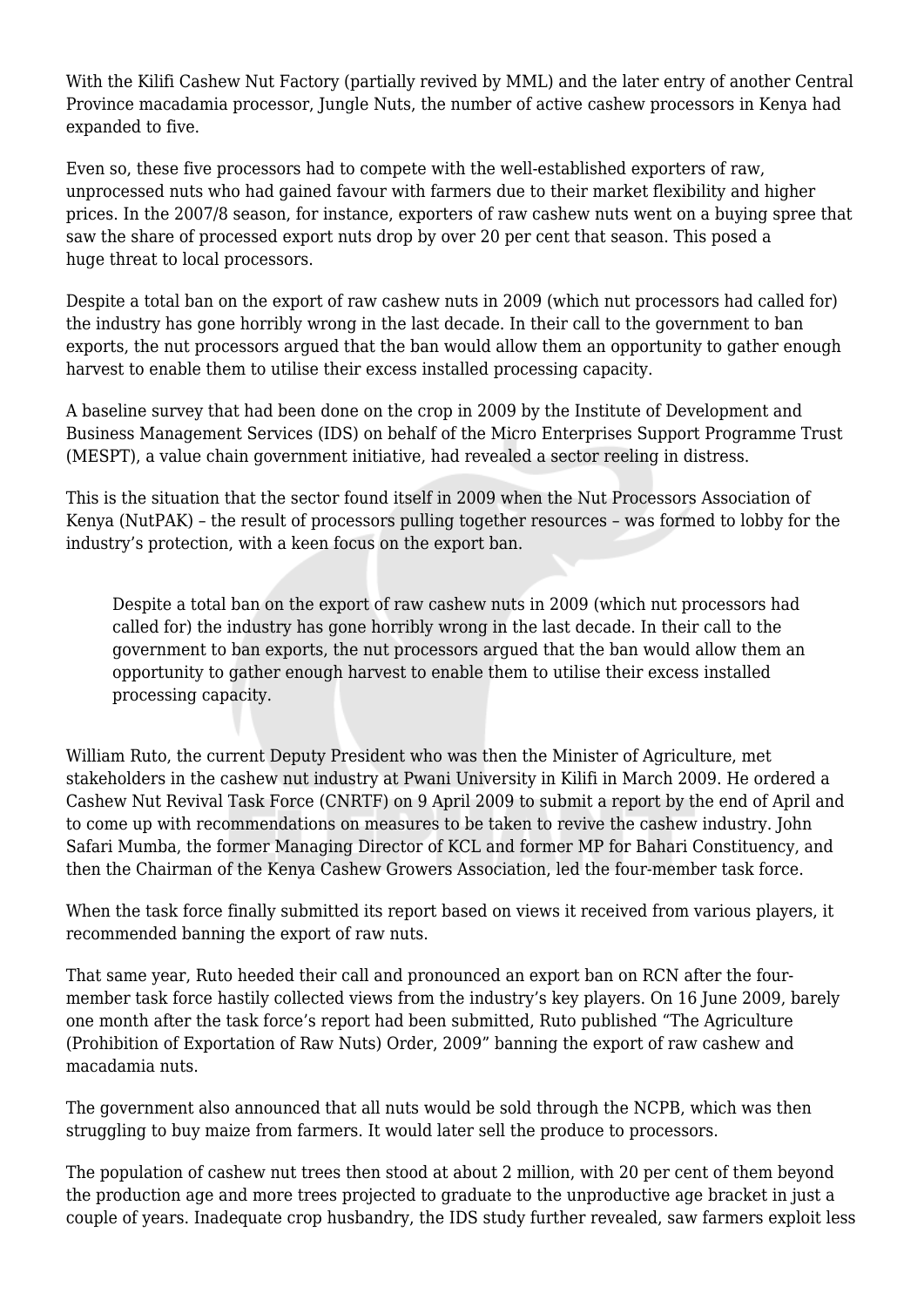than a half of the total crop's potential.

A disorganised nut market that followed the exit of KCL and the coming up of new entrants (largely exporters of RCN who relied mainly on brokers), affected the growth of the crop's production and productivity since these traders would only emerge during the harvest season and did nothing to promote the crop. The exporters of RCN shifted base to neighbouring Tanzania, one of the world's leading producers of cashew nuts that exports most of its nut produce raw.

#### **Cashew nut woes**

Fast forward to the 2010s. A statistic by the Nut and Oil Directorate shows that the area under cashew nut production went down from 28,758 hectares in 2015 to 21,284 hectares in 2016. Production also declined from 18,907 tonnes to 11,404 tonnes in the same period, with the value of the crop recording Sh398 million compared to Sh506 million in 2015. This was attributed to crop neglect and logging of cashew nut trees for charcoal and to pave way for other crops.

In the absence of farmers' groups, a poorly structured NCBP and lack of enough collection centres in the cashew catchment areas, NCPB was not able to buy the nuts, so middlemen continue to dominate the scene to date.

To address these shortcomings, the sector's stakeholders, led by the Provincial Director of Agriculture, formed a multi-sectoral task force to lead in revitalising the sector. Its other members included NutPAK, Cashew Nuts Growers Association and Kenya Agricultural Research Institute (KARI), which was to lead in production expansion.

The task force set out a cashew nuts revival programme that included increased production, streamlining the marketing system to rid the sector of middlemen and setting up minimum farm gate prices, among other measures. However, due to financial challenges, especially for the growers association, the team's initiatives were not realised.

In the absence of farmers' groups, a poorly structured NCBP and lack of enough collection centres in the cashew catchment areas, NCPB was not able to buy the nuts, so middlemen continue to dominate the scene to date.

The matter was made worse in 2013 when the agriculture function was devolved and the task force initiatives lost the support of the Ministry of Agriculture, which dealt a devastating blow to its programmes. Unfortunately, the foundation it had sought to build since 2010 was not transitioned to county governments in cashew catchment areas after devolution.

The county governments have continued to under-fund the cashew nut sector and lack strong policy guidelines to promote the sector. Last year, Kwale County allocated only Sh1.5 million to promote procurement of cashew seedlings in a programme that was being funded by the European Union (EU) to increase production in Lamu, Kwale and Kilifi counties. The EU injected Sh240 million through Ten Senses Africa, which was meant to plant 333,333 trees in each of the three cashewproducing counties.

The main processors have scaled down operations in the cashew nut sector. Most of them are located in the Mount Kenya region, where they have mainly focused on macadamia nuts. The ban on the export of raw cashew nuts favoured the macadamia sector, which has recorded a five-fold increase to reach a production of 50,000 metric tonnes per year.